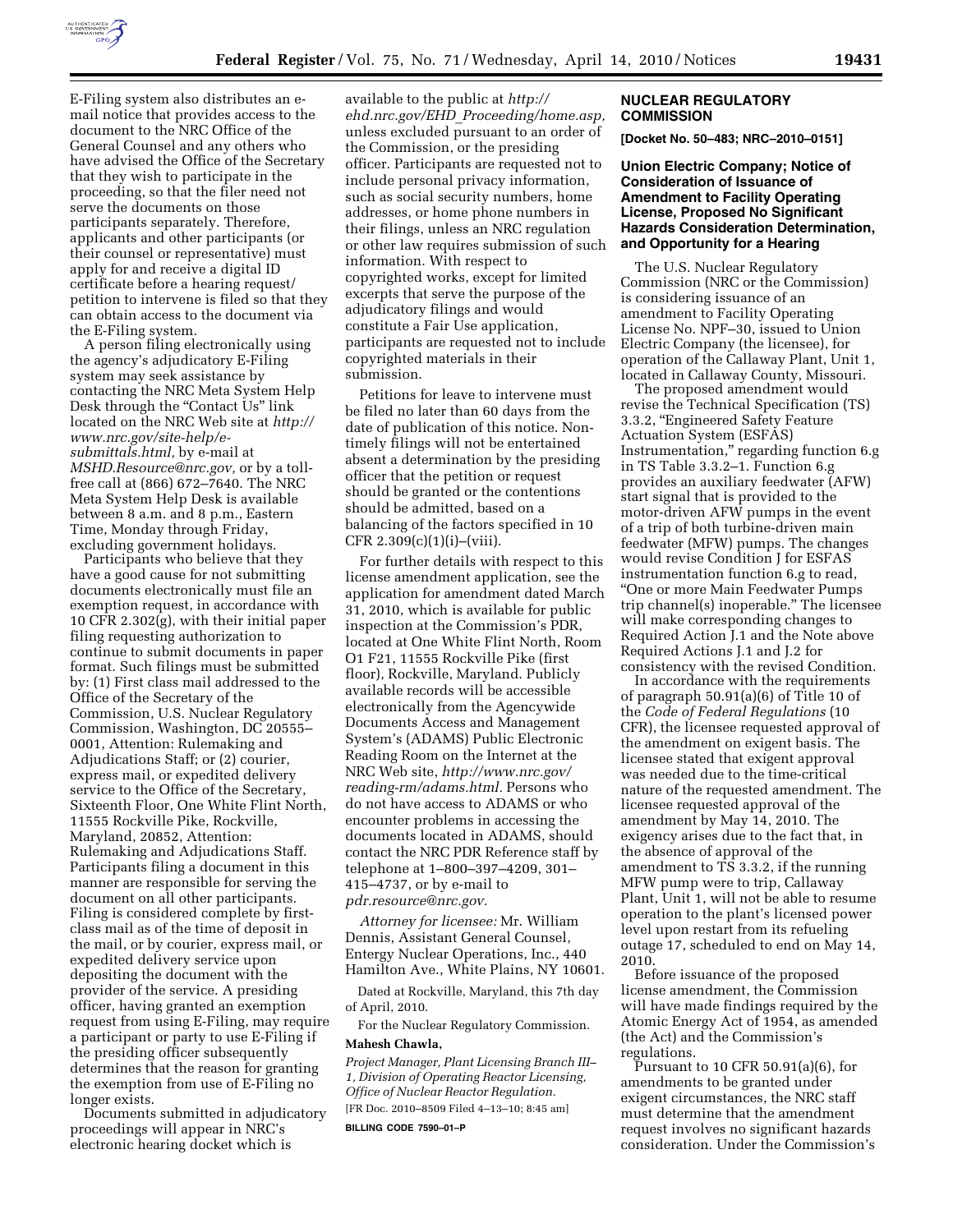regulations in 10 CFR Section 50.92, this means that operation of the facility in accordance with the proposed amendment would not (1) involve a significant increase in the probability or consequences of an accident previously evaluated; or (2) create the possibility of a new or different kind of accident from any accident previously evaluated; or (3) involve a significant reduction in a margin of safety. As required by 10 CFR 50.91(a), the licensee has provided its analysis of the issue of no significant hazards consideration, which is presented below:

[Union Electric Company] has evaluated whether or not a significant hazards consideration is involved with the proposed amendment by focusing on the three standards set forth in 10 CFR 50.92, ''Issuance of amendment,'' Part 50.92(c), as discussed below:

1. Does the proposed change involve a significant increase in the probability or consequences of an accident previously evaluated?

*Response:* No.

Overall protection system performance will remain within the bounds of the previously performed accident analyses since no design changes are proposed to the protection systems. The same reactor trip system (RTS) and engineered safety feature actuation system (ESFAS) instrumentation will continue to be used. The protection systems will continue to function in a manner consistent with the credited functions in the plant design and analysis basis. There will be no changes to the protection system surveillance and operating limits.

The proposed changes will not adversely affect accident initiators or precursors nor alter the design assumptions, conditions, and configuration of the facility or the manner in which the plant is operated and maintained. The proposed changes will not alter or prevent the ability of structures, systems, and components (SSCs) from performing their intended functions to mitigate the consequences of an initiating event within the assumed acceptance limits.

Therefore, the proposed changes will have no impact on the probability of occurrence of an accident previously evaluated in the FSAR [Final Safety Analysis Report].

The transients and design basis events for which the initiation of the AFW system is credited are the main steam line break, loss of non-emergency AC [alternating current] power, loss of normal feedwater, main feed line break, and small break loss of coolant accident. The analyses of these events in FSAR Chapter 15 assume actuation of the AFW system due to a loss of offsite power signal (starts the turbine-driven AFW pump only), steam generator water level low-low signal (starts the motor-driven AFW pumps for low level in one steam generator, and starts the turbine-driven AFW pump for low level in two steam generators), or a safety injection signal (starts the motor-driven AFW pumps). The anticipatory motor-driven AFW pump auto-start signals from the turbinedriven MFW pumps are not credited in any

design basis accidents and are, therefore, not part of the primary success path for postulated accident mitigation as defined by 10 CFR 50.36(c)(2)(ii), Criterion 3. Modifying TS 3.3.2 Condition J and its Required Actions for ESFAS instrumentation function 6.g will not impact any previously evaluated design basis accidents.

All accident analysis acceptance criteria will continue to be met with the proposed changes. The proposed changes will not affect the source term, containment isolation, or radiological release assumptions used in evaluating the radiological consequences of an accident previously evaluated. The proposed changes will not alter any assumptions or change any mitigation actions in the radiological consequence evaluations in the FSAR. The applicable radiological dose acceptance criteria will continue to be met.

Therefore, the proposed changes do not involve a significant increase in the probability or consequences of an accident previously evaluated.

2. Does the proposed change create the possibility of a new or different kind of accident from any accident previously evaluated?

*Response:* No.

The proposed changes would provide a TS Condition for more than one inoperable channel within ESFAS instrumentation function 6.g. These changes involve an anticipatory motor-driven AFW pump autostart function that is not credited in any accident analysis. The proposed changes do not affect the credited ESFAS functions that actuate AFW due to a loss of offsite power, steam generator water level low-low, or a safety injection signal.

The proposed changes will not affect the normal method of plant operation or change any operating parameters. No equipment performance requirements will be affected. The proposed changes will not alter any assumptions made in the safety analyses.

No new accident scenarios, transient precursors, failure mechanisms, or limiting single failures will be introduced as a result of this amendment. There will be no adverse effect or challenges imposed on any safetyrelated system as a result of this amendment.

The proposed amendment will not alter the design or performance of the 7300 Process Protection System, Nuclear Instrumentation System, Solid State Protection System, BOP [Balance of Plant] ESFAS, MSFIS [Main Steam and Feed Isolation System], or LSELS [Load Shedding and Emergency Load Sequencing] used in the plant protection systems.

Therefore, the proposed changes do not create the possibility of a new or different [kind of] accident from any accident previously evaluated.

3. Does the proposed change involve a significant reduction in a margin of safety? *Response:* No.

The proposed changes involve the automatic start of the motor-driven AFW pumps after a trip of both turbine-driven MFW pumps which is not a credited start signal for any design basis event. This change does not modify any values or limits involved in a safety-related function or accident analysis.

There will be no effect on those plant systems necessary to assure the accomplishment of protection functions. There will be no impact on the overpower limit, departure from nucleate boiling ratio (DNBR) limits, heat flux hot channel factor (FQ), nuclear enthalpy rise hot channel factor  $(F\Delta H)$ , loss of coolant accident peak cladding temperature (LOCA PCT), peak local power density, or any other margin of safety. The applicable radiological dose consequence acceptance criteria will continue to be met.

The proposed changes do not eliminate any surveillances or alter the frequency of surveillances required by the Technical Specifications. No instrument setpoints or system response times are affected. None of the acceptance criteria for any accident analysis will be changed.

The proposed changes will have no impact on the radiological consequences of a design basis accident.

Therefore, the proposed changes do not involve a significant reduction in a margin of safety.

The NRC staff has reviewed the licensee's analysis and, based on this review, it appears that the three standards of 10 CFR 50.92(c) are satisfied. Therefore, the NRC staff proposes to determine that the amendment request involves no significant hazards consideration.

The Commission is seeking public comments on this proposed determination. Any comments received within 14 days after the date of publication of this notice will be considered in making any final determination.

Normally, the Commission will not issue the amendment until the expiration of the 14-day notice period. However, should circumstances change during the notice period, such that failure to act in a timely way would result, for example, in derating or shutdown of the facility, the Commission may issue the license amendment before the expiration of the 14-day notice period, provided that its final determination is that the amendment involves no significant hazards consideration. The final determination will consider all public and State comments received. Should the Commission take this action, it will publish in the **Federal Register** a notice of issuance. The Commission expects that the need to take this action will occur very infrequently.

**ADDRESSES:** You may submit comments by any one of the following methods. Please include Docket ID NRC–2010– 0151 in the subject line of your comments. Comments submitted in writing or in electronic form will be posted on the NRC Web site and on the Federal rulemaking Web site Regulations.gov. Because your comments will not be edited to remove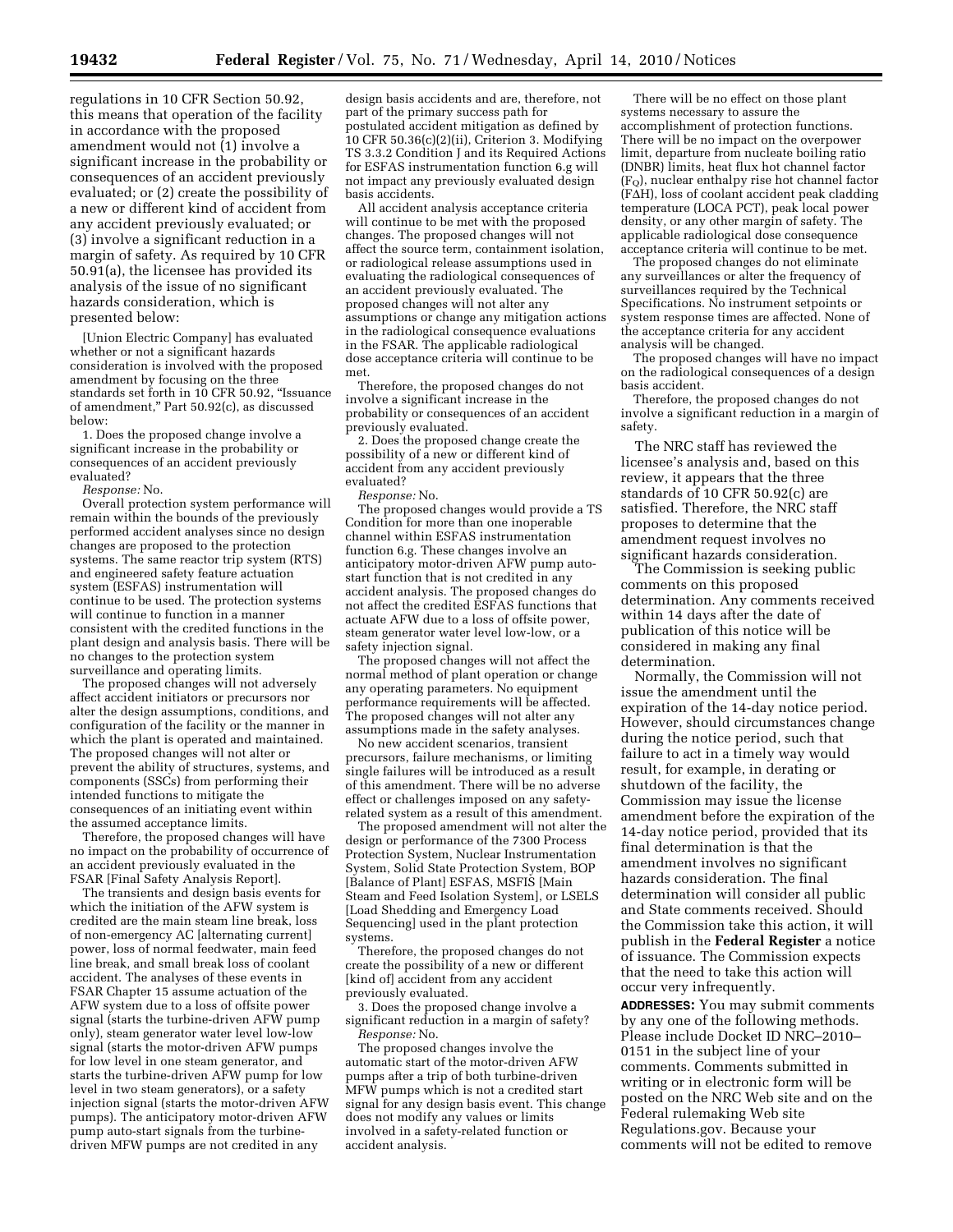any identifying or contact information, the NRC cautions you against including any information in your submission that you do not want to be publicly disclosed.

The NRC requests that any party soliciting or aggregating comments received from other persons for submission to the NRC inform those persons that the NRC will not edit their comments to remove any identifying or contact information, and therefore, they should not include any information in their comments that they do not want publicly disclosed.

*Federal Rulemaking Web site:* Go to *http://www.regulations.gov* and search for documents filed under Docket ID NRC–2010–0151. Address questions about NRC dockets to Carol Gallagher 301–492–3668; e-mail *Carol.Gallagher@nrc.gov.* 

*Mail comments to:* Michael T. Lesar, Chief, Rulemaking, Announcements and Directives Branch (RADB), Division of Administrative Services, Office of Administration, Mail Stop: TWB–05– B01M, U.S. Nuclear Regulatory Commission, Washington, DC 20555– 0001, or by fax to RDB at (301) 492– 3446.

You can access publicly available documents related to this notice using the following methods:

*NRC's Public Document Room (PDR):*  The public may examine and have copied for a fee publicly available documents at the NRC's PDR, Room O1 F21, One White Flint North, 11555 Rockville Pike, Rockville, Maryland.

*NRC's Agencywide Documents Access and Management System (ADAMS):*  Publicly available documents created or received at the NRC are available electronically at the NRC's Electronic Reading Room at *http://www.nrc.gov/ reading-rm/adams.html.* From this page, the public can gain entry into ADAMS, which provides text and image files of NRC's public documents. If you do not have access to ADAMS or if there are problems in accessing the documents located in ADAMS, contact the NRC's PDR reference staff at 1–800–397–4209, 301–415–4737, or by e-mail to *pdr.resource@nrc.gov.* 

*Federal Rulemaking Web site:* Public comments and supporting materials related to this notice can be found at *http://www.regulations.gov* by searching on Docket ID: NRC–2010–0151.

Within 60 days of this notice, any person(s) whose interest may be affected may file a request for hearing/petition to intervene. As required by 10 CFR 2.309, a petition for leave to intervene shall set forth with particularity the interest of the requestor/petitioner in the proceeding, and how that interest may

be affected by the results of the proceeding. The petition should specifically explain the reasons why intervention should be permitted with particular reference to the following general requirements: (1) The name, address, and telephone number of the requestor or petitioner; (2) the nature of the requestor's/petitioner's right under the Act to be made a party to the proceeding; (3) the nature and extent of the requestor's/petitioner's property, financial, or other interest in the proceeding; and (4) the possible effect of any decision or order which may be entered in the proceeding on the requestor's/petitioner's interest. The petition must also identify the specific contentions which the requestor/ petitioner seeks to have litigated at the proceeding.

Each contention must consist of a specific statement of the issue of law or fact to be raised or controverted. In addition, the requestor/petitioner shall provide a brief explanation of the bases for the contention and a concise statement of the alleged facts or expert opinion which support the contention and on which the petitioner intends to rely in proving the contention at the hearing. The requestor/petitioner must also provide references to those specific sources and documents of which the requestor/petitioner is aware and on which the requestor/petitioner intends to rely to establish those facts or expert opinion. The requestor/petitioner must provide sufficient information to show that a genuine dispute exists with the applicant on a material issue of law or fact. Contentions shall be limited to matters within the scope of the amendment under consideration. The contention must be one which, if proven, would entitle the requestor/ petitioner to relief. A requestor/ petitioner who fails to satisfy these requirements with respect to at least one contention will not be permitted to participate as a party.

Those permitted to intervene become parties to the proceeding, subject to any limitations in the order granting leave to intervene, and have the opportunity to participate fully in the conduct of the hearing.

If a hearing is requested, the Commission will make a final determination on the issue of no significant hazards consideration. The final determination will serve to decide when the hearing is held. If the final determination is that the amendment request involves no significant hazards consideration, the Commission may issue the amendment and make it immediately effective, notwithstanding the request for a hearing. Any hearing

held would take place after issuance of the amendment. If the final determination is that the amendment request involves a significant hazards consideration, any hearing held would take place before the issuance of any amendment.

All documents filed in NRC adjudicatory proceedings, including a request for hearing, a petition for leave to intervene, any motion or other document filed in the proceeding prior to the submission of a request for hearing or petition to intervene, and documents filed by interested governmental entities participating under 10 CFR 2.315(c), must be filed in accordance with the NRC E-Filing rule (72 FR 49139, August 28, 2007). The E-Filing process requires participants to submit and serve all adjudicatory documents over the Internet, or in some cases to mail copies on electronic storage media. Participants may not submit paper copies of their filings unless they seek an exemption in accordance with the procedures described below.

To comply with the procedural requirements of E-Filing, at least ten (10) days prior to the filing deadline, the participant should contact the Office of the Secretary by e-mail at *hearing.docket@nrc.gov,* or by telephone at (301) 415–1677, to (1) request a digital ID certificate, which allows the participant (or its counsel or representative) to digitally sign documents and access the E-Submittal server for any proceeding in which it is participating; and (2) advise the Secretary that the participant will be submitting a request or petition for hearing (even in instances in which the participant, or its counsel or representative, already holds an NRCissued digital ID certificate). Based upon this information, the Secretary will establish an electronic docket for the hearing in this proceeding if the Secretary has not already established an electronic docket.

Information about applying for a digital ID certificate is available on NRC's public Web site at *http:// www.nrc.gov/site-help/e-submittals/ apply-certificates.html.* System requirements for accessing the E-Submittal server are detailed in NRC's ''Guidance for Electronic Submission,'' which is available on the agency's public Web site at *http://www.nrc.gov/ site-help/e-submittals.html.* Participants may attempt to use other software not listed on the Web site, but should note that the NRC's E-Filing system does not support unlisted software, and the NRC Meta System Help Desk will not be able